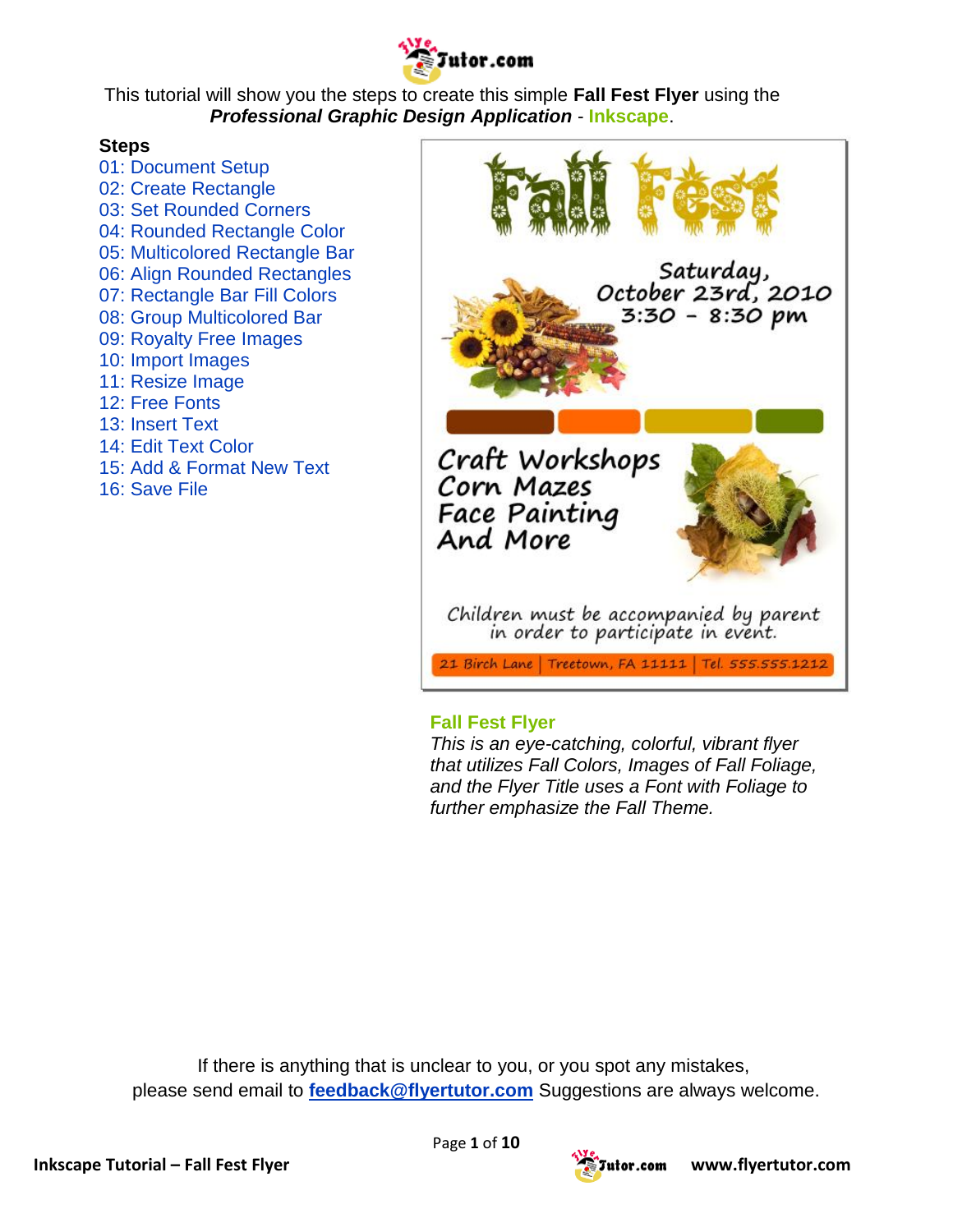#### **Step 01: Document Setup**

Upon opening Inkscape, locate the **Menu Bar**. Select **File > New > Letter**. This will determine the **Page Size**. Letter is 8.5 by 11 inches.

|    |                      |                  | Default                                    | Ctrl+N                     |
|----|----------------------|------------------|--------------------------------------------|----------------------------|
|    |                      |                  | A4                                         |                            |
|    |                      |                  | A4_landscape                               |                            |
|    |                      |                  | black_opaque                               |                            |
|    |                      |                  | business_card_85x54mm                      |                            |
|    |                      |                  | business_card_90x50mm                      |                            |
|    |                      |                  | CD_cover_300dpi                            |                            |
|    |                      |                  | default mm                                 |                            |
|    |                      |                  | default_pt                                 |                            |
|    |                      |                  | desktop_1024x768                           |                            |
|    |                      |                  | desktop_1600x1200                          |                            |
|    | New                  |                  | desktop_640x480                            |                            |
| 一  | $Q$ pen              | $Ctrl + O$       | desktop_800x600                            |                            |
|    | Open Recent          |                  | DVD_cover_regular_300dpi                   |                            |
| ଲା | Revert               |                  | DVD_cover_slim_300dpi                      |                            |
|    | Save                 | $Ctrl + S$       | DVD_cover_ultraslim_300dpi                 | DVD_cover_superslim_300dpi |
| М  | Save As              | $Shift+Ctrl + S$ | fontforge_glyph                            |                            |
|    | Save a Copy          | Shift+Ctrl+Alt+S | icon 16x16                                 |                            |
|    | $+$ ] Import         | $Ctrl + I$       | icon_32x32                                 |                            |
|    |                      |                  | icon_48x48                                 |                            |
|    | Export Bitmap        | Shift+Ctrl+E     | icon 64x64                                 |                            |
|    | Print                | $Ctrl + P$       | LaTeX_Beamer                               |                            |
|    |                      |                  | Letter                                     |                            |
|    | Vacuum Defs          |                  | Letter_landscape                           |                            |
| Y  | Document Properties  | Shift+Ctrl+D     | no borders                                 |                            |
| ħ  | Document Metadata    |                  | no_layers                                  |                            |
|    | Inkscape Preferences | Shift+Ctrl+P     | video_HDTV_1920x1080<br>video_NTSC_720x486 |                            |
|    | Input Devices        |                  | video_PAL_720x576                          |                            |
|    |                      |                  | web_banner_468x60                          |                            |
|    | <b>Close</b>         | Ctrl+W           | web_banner_728x90                          |                            |
|    | I Quit               | $Ctrl + O$       | white_opaque                               |                            |

#### **Step 02: Create Rectangle**

The first thing that you will add to this Flyer will be a Rectangle. Go to the **Tool Bar** and select the **Rectangle Tool**.

Notice that this will change the **Tool Properties Bar**, which is located above the Flyer/Canvas.



You'll see that the **Width** and **Height** boxes are grayed out. Draw a Rectangle at the bottom of the page. Once this is done, the Width and Height boxes will change to allow you to edit the **Rectangle Dimensions**.



File Edit View Layer Object Path Text Effects Whiteboard Help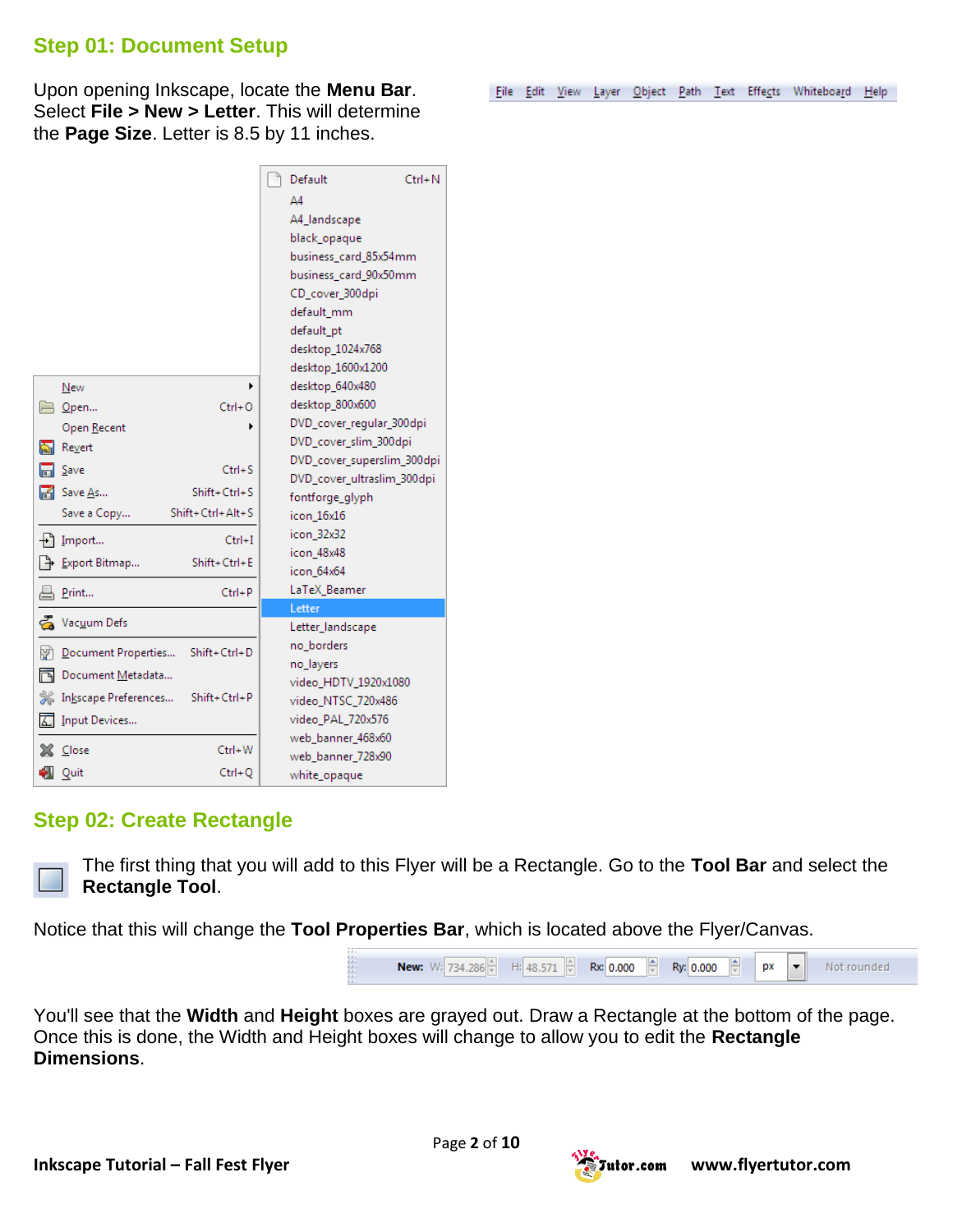

On the **Tool Properties Bar**, the last box allows you to change the measurement type. Here it is set to **px** for **Pixels**. When you select the down arrow a drop down menu will appear that has different measurement types to choose from.

*pt for Points* pt pх *px for Pixels mm for Millimeters*  $mm$  $cm$ *cm for Centimeters* m *m for Meters* in *in for Inches*

Choose **in** for **Inches**.

in  $\blacksquare$ 

Then go over to the **Width Box** and [enter](http://www.flyertutor.com/inkscape-tutorials/flyer-tutor/fallfest-flyer1.asp) **"8.05" in**, and set the **Height Box** to **"0.46" in**. Note that this gives you a Rectangle without rounded corners.

## **Step 03: Set Rounded Corners**

To Round the corners of the Rectangle go back to the **Tool Properties Box** and set **Ry** (which is the **Vertical Radius of Rounded Corners**) to **0.09 in**. Click on any white area outside of the Flyer to deselect the Rectangle.

It should look like this:

#### **Step 04: Rounded Rectangle Color**

- Now we need to change the Rounded Rectangle's Color. To do this, first go to the **Toolbar** and pick the **Select Tool**.
- Using this tool, click on the **Rounded Rectangle**. Proceed to the **Tool Bar** and select the **Fill and Stroke Icon**. This opens the **Fill and Stroke Window**.

The **Fill Tab** will be active. Select the **Flat Color Icon** (the second icon in the **Fill Tab**).



| $\vert$ ?<br>妊<br><b>The Co</b><br>U<br>Paint is undefined<br>Blur, %<br>ŧ |
|----------------------------------------------------------------------------|
|                                                                            |
|                                                                            |
|                                                                            |
|                                                                            |
|                                                                            |
|                                                                            |
|                                                                            |
|                                                                            |
|                                                                            |
|                                                                            |
| 0.0                                                                        |
|                                                                            |

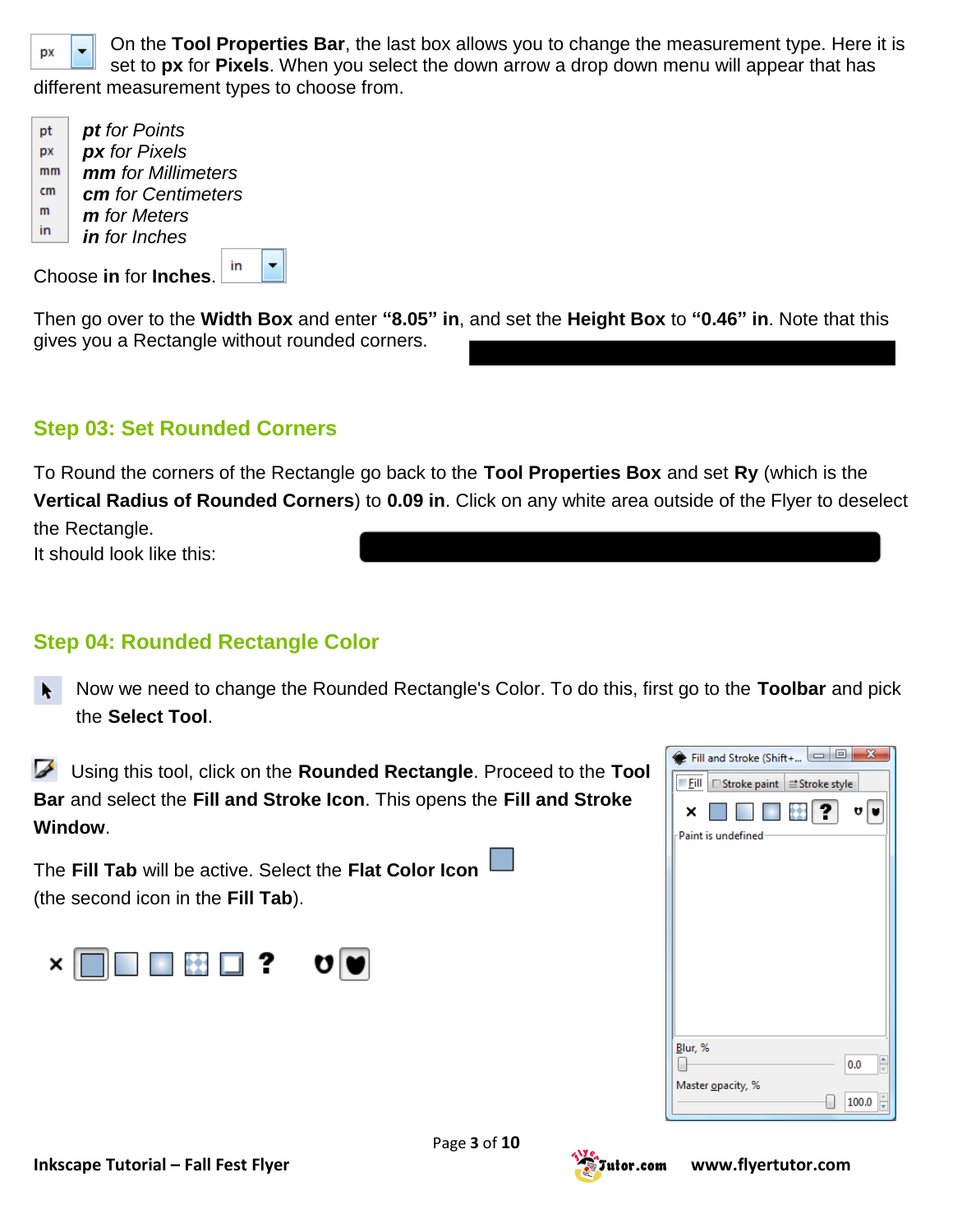

This will show the **Flat Color Options** with Tabs for **RGB**, **HSL**, **CMYK** & **Wheel**.

Under **RGB**, set **R** to *255*, **G** to *102*, and **B** to *0* by entering the desired number or using the up and down arrows to change the visible figures.

This changes the Rounded Rectangle's Fill from the previous color to our desired orange color.



So that your flyer should look like this:

## **Step 05: Multicolored Rounded Rectangle Bar**

Ok, now using what we've just learned we will now create a Multicolored Rounded Rectangle Bar. Draw **4 Rectangles** and place them side by side. We will use the following dimensions for each Rectangle:

**First Rectangle's Dimensions: W** *2.16*, **H** *0.48*, **Ry** *0.11* **Second Rectangle's Dimensions: W** *1.65*, **H** *0.48*, **Ry** *0.11* **Third Rectangle's Dimensions: W** *2.16*, **H** *0.48*, **Ry** *0.11* **Fourth Rectangle's Dimensions: W** *1.35*, **H** *0.48*, **Ry** *0.11*

With the **Rectangle Tool** still selected, click on the **First Rectangle**. Set the **Dimensions** (remember to use the **Tool Property Bar**). Repeat steps for the other Rectangles. They will all have the last Fill Color applied which was our Custom Orange. Before [applying](http://www.flyertutor.com/inkscape-tutorials/flyer-tutor/fallfest-flyer2.asp) the new Colors to the Rectangles, let us align and adjust them.

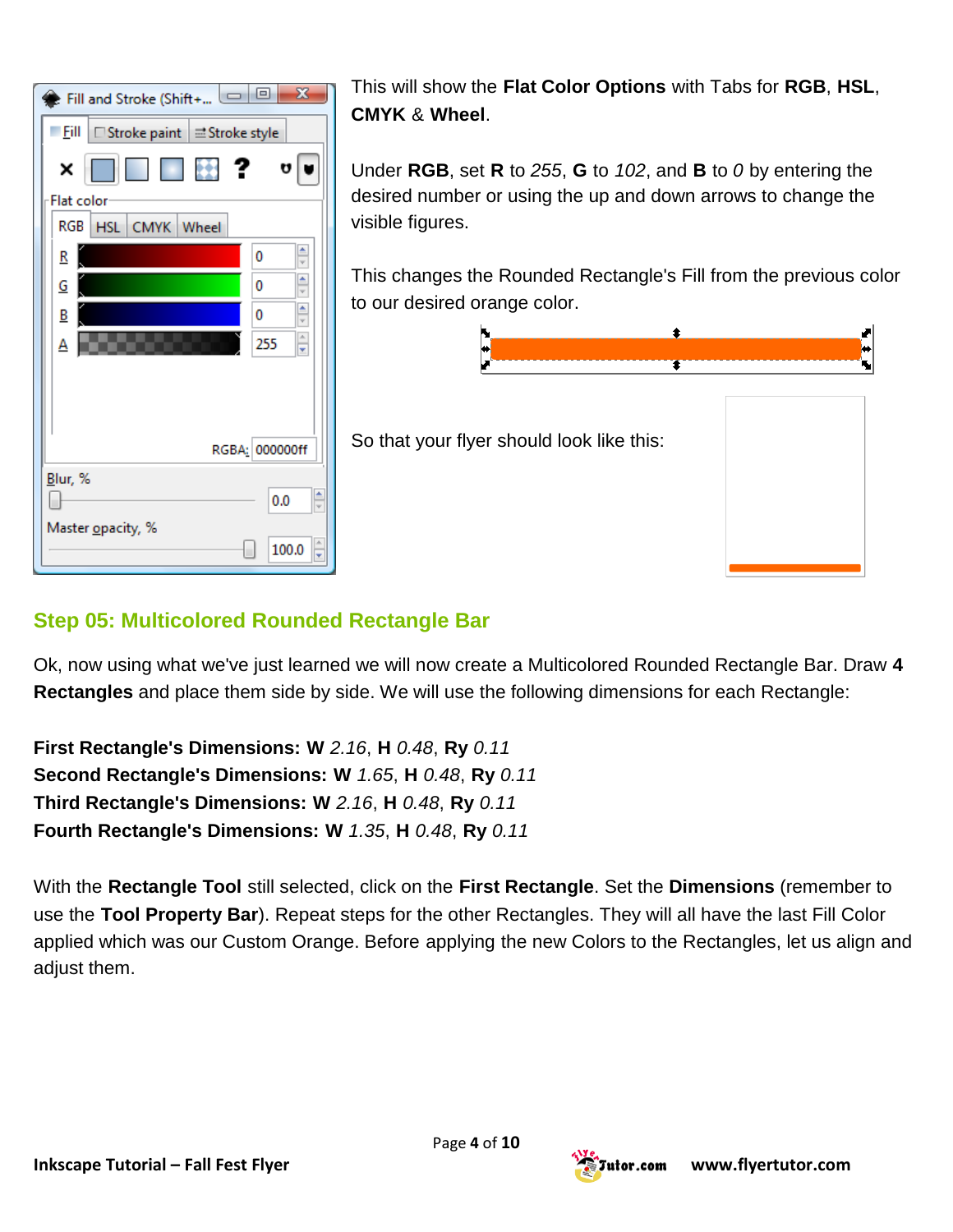### **Step 06: Align Rounded Rectangles**

Look at the **Ruler** on the left side of the screen.

Pick a number with which to line up your 4 Rectangles, let's say a random number 6. Using the **Select Tool**, click on the **first Rectangle** and drag it over to this number 6 on the ruler.

Then select the **Zoom Tool** from the **Tool Bar**, and click to **zoom in** as far as you would like to go. Reselect the Rectangle and move it so that it lines up with this 6. Then do this for every other Rounded Rectangle.



Once you have lined up all 4 Rectangles, go up to the **Menu Bar** and select the **Zoom to Fit Page in Window Icon**.

> Using the **Select Tool**, move the **Rectangles** to the right of each other so that there is a tiny space between each Rectangle.

So that the flyer should look like this:

## **Step 07: Multicolored Rectangle Bar Fill**

Repeating the steps to set **Fill Color**, set the following:

**Rectangle 1** - **R** *128*, **G** *51*, **B** *0* **Rectangle 2** - **R** *255*, **G** *102*, **B** *0* **Rectangle 3** - **R** *212*, **G** *170*, **B** *0*

So that your Flyer will now look like this:

**Rectangle 4** - **R** *102*, **G** *128*, **B** *0*



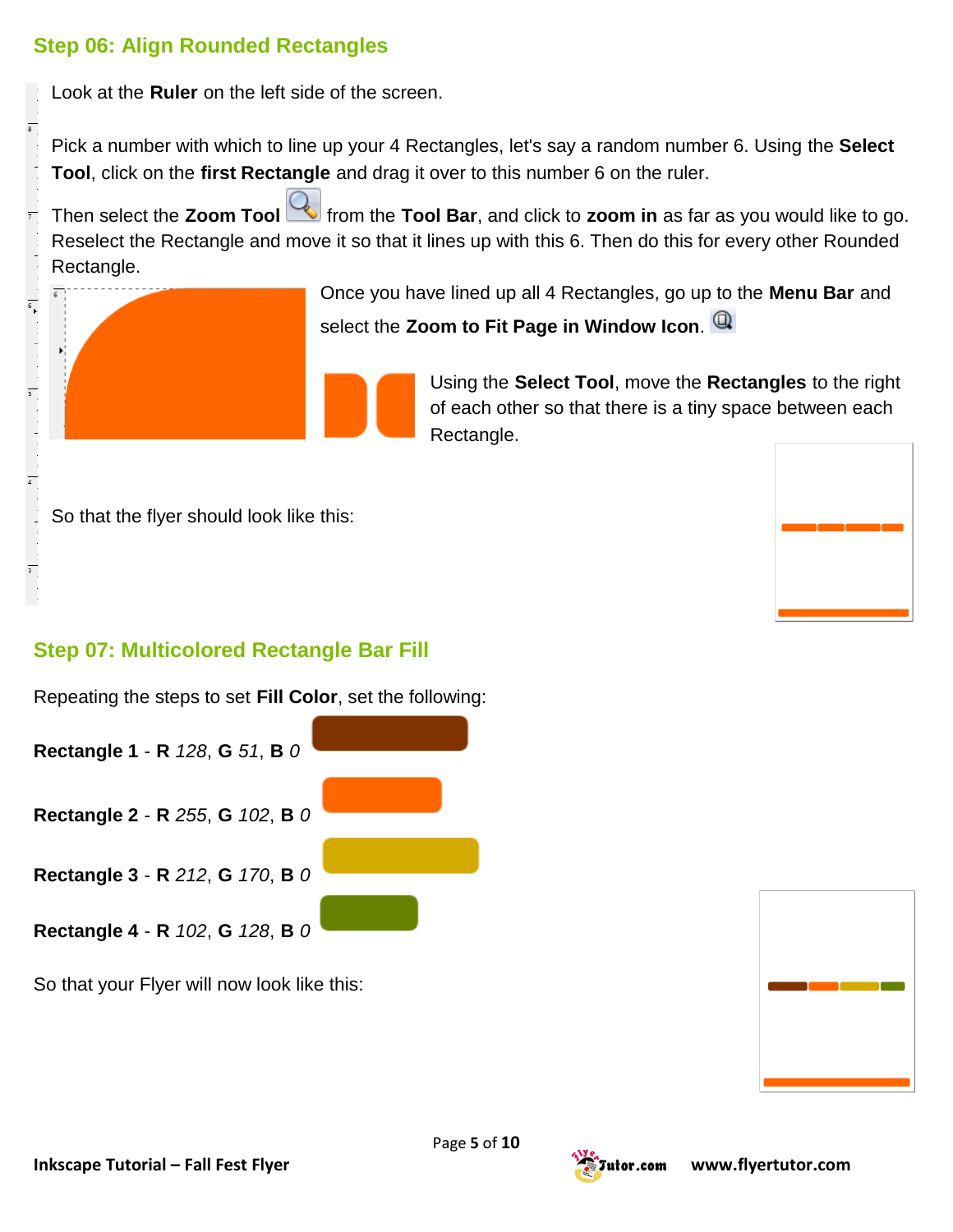## **Step 08: Group Multicolored Bar**

Before moving on, we will group the Multicolored Bar so that none of the Rectangles accidentally get moved out of line with the others.

To do this, click on the **Select Tool** from the **Tool Bar**, and while holding down the left mouse button drag the cursor over the 4 Rectangles.

Click on the Group Selected Objects Icon **Sectet on the Menu Bar**. Movement of the entire Multicolored Bar will now be much easier.

If for some reason you need to make a change to one or more of your Rounded Rectangles, simply select the bar, right click the mouse, and select **Ungroup** from the popup menu.

 $\mathbf{P}$ To make this [step](http://www.flyertutor.com/inkscape-tutorials/flyer-tutor/fallfest-flyer3.asp) even simpler, select the **Ungroup Selected Objects Icon** located on the **Menu Bar**.



#### **Step 09: Royalty Free Images**

With this done, we can now focus on adding Images to the Flyer. The **[Royalty Free Images](http://www.flyertutor.com/inkscape-tutorials/flyer-tutor/fallfest-flyer4.asp)** for this Fall Fest Flyer were downloaded from **[PublicDomainPictures](http://www.publicdomainpictures.net/)** 



The **Top Image** is called [Autumn Still Life.](http://www.publicdomainpictures.net/view-image.php?image=52&picture=autumn-still-life)

The **Bottom Image** is called [Sweet Conker.](http://www.publicdomainpictures.net/view-image.php?image=58&picture=sweet-conker) Both images were taken by Petr Kratochvil.

Once your images have been downloaded, you will need to place them into the Flyer.

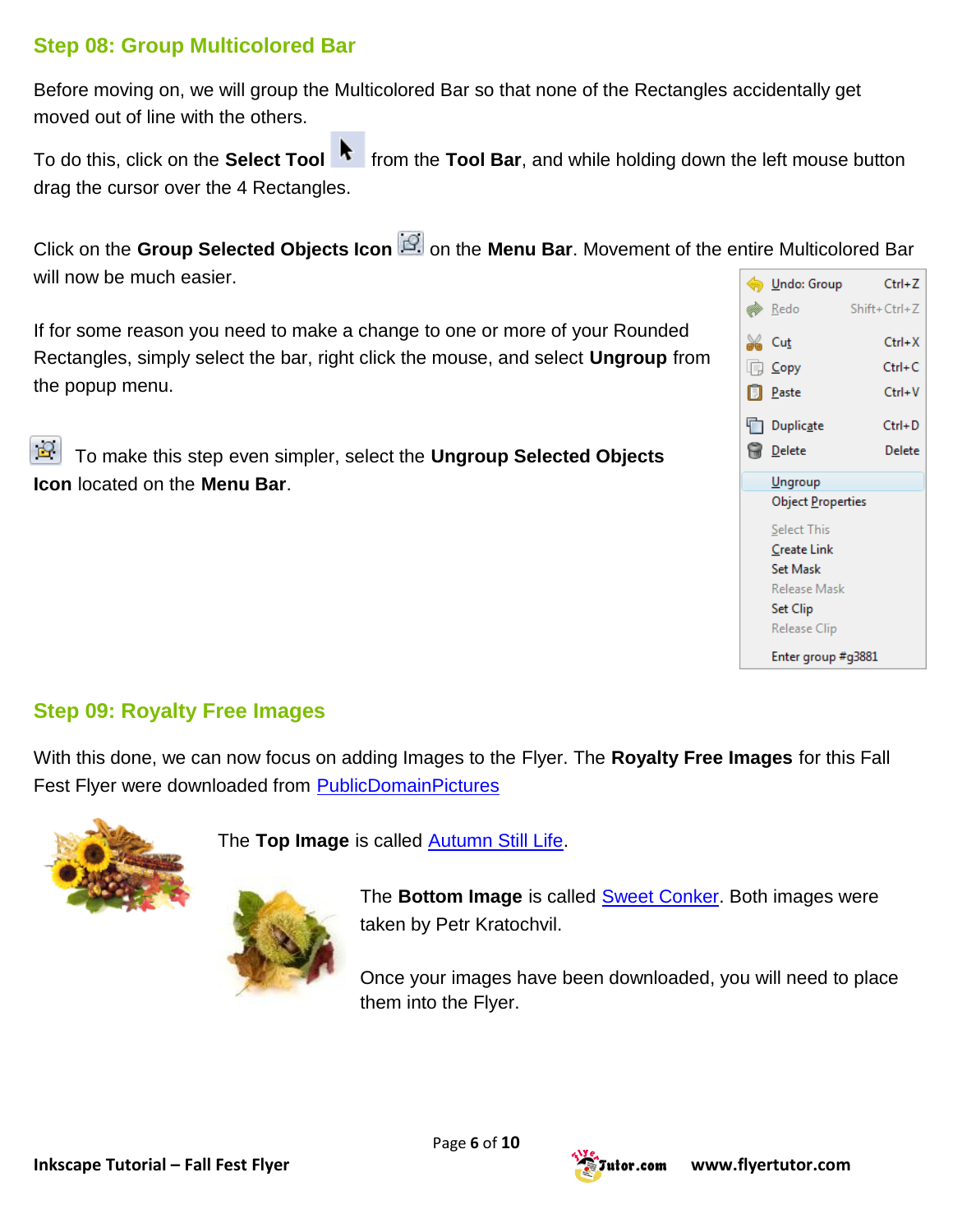## **Step 10: Import Images**

|          | New                                        |                          |
|----------|--------------------------------------------|--------------------------|
|          | D <u>O</u> pen                             | $Ctrl + O$               |
|          | Open <u>R</u> ecent                        |                          |
|          | જ <mark>ી</mark> Revert                    |                          |
|          | <b>La</b> Save                             | $Ctrl + S$               |
|          | $\mathbb{Z}$ Save As                       | $Shift+Ctrl+S$           |
|          | Save a Copy                                | $Shift + Crit + Alt + S$ |
|          | $\pm$ ] Import                             | $Ctrl + I$               |
|          | <b>↑ Export Bitmap</b>                     | Shift+Ctrl+E             |
|          | <b>Print Direct</b>                        |                          |
|          | 昌 Print                                    | $Ctrl + P$               |
|          | & Vacuum Defs                              |                          |
|          | <b>21 Document Properties Shift+Ctrl+D</b> |                          |
| <b>P</b> | Document Metadata                          |                          |
|          | ※ Inkscape Preferences Shift+Ctrl+P        |                          |
|          | △ Input Devices                            |                          |
|          | X Close                                    | Ctrl+W                   |
|          | <b>Quit</b>                                | Ctrl+Q                   |

To place the new images, go to **File > Import** which will open the **Select File to Import Window**.





After you've located the file, click the **Open** button at the bottom right of the window. Your image will appear with 8 arrows around it.

#### **Step 11: Resize Image**



To resize the image, move your mouse over one of the corner arrows and while holding down the **Ctrl key** ( to keep proportional image ) drag the mouse to decrease the size of the image, then move into place on the Flyer. Click in any white area on the canvas to deselect the image.

Repeat these steps to place the second image, so that both images on the Flyer should look like this:



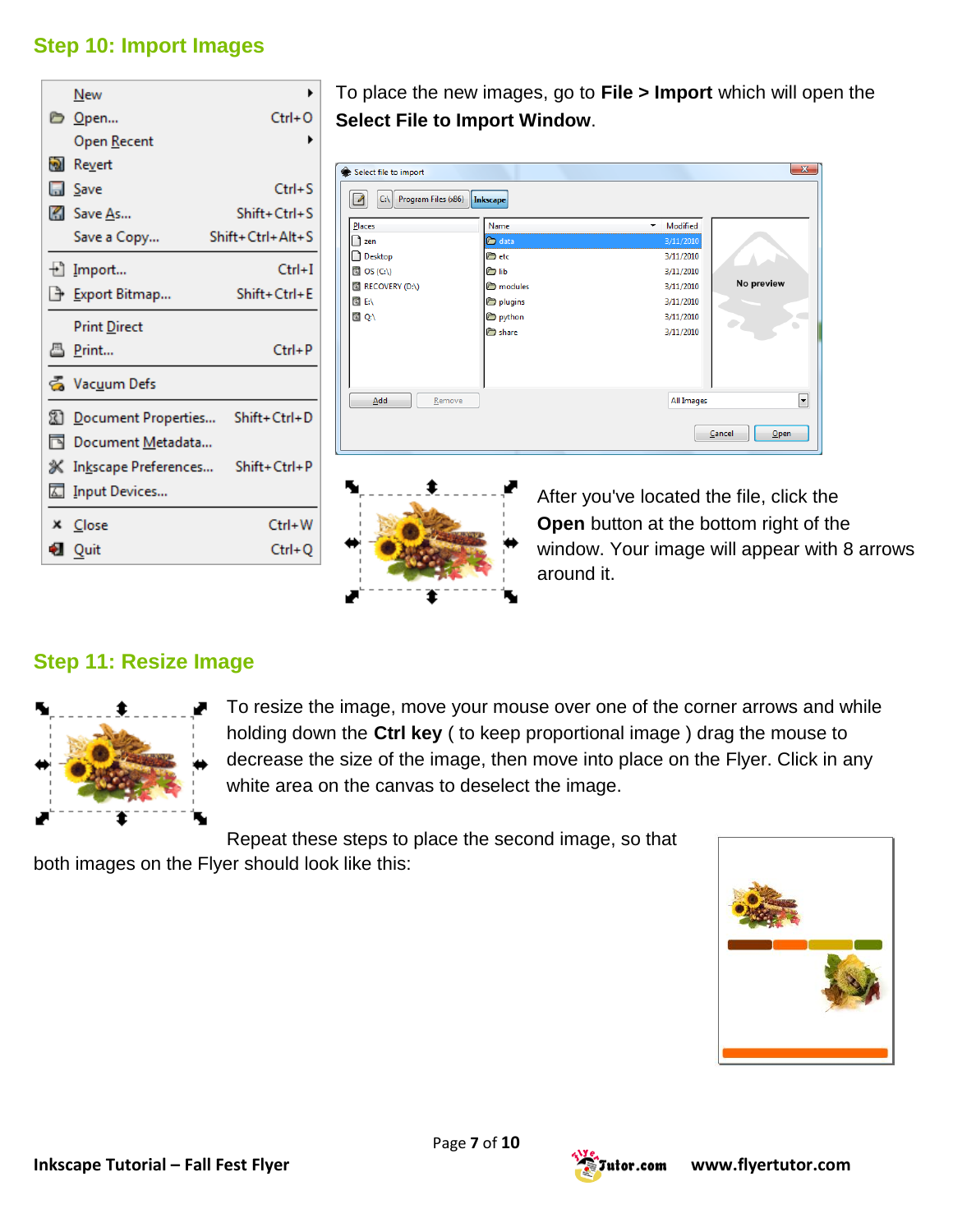## **Step 12: Free Fonts**

Next we can [start](http://www.flyertutor.com/inkscape-tutorials/flyer-tutor/fallfest-flyer5.asp) adding text to the Flyer. For the **Fall Fest Title**, the **Font** used is **Kingthings Annex** by *Kevin King*, which was downloaded from **[FontFreak.com.](http://www.fontfreak.com/)** I picked this Font especially because of all the foliage that comes with it, going well with the theme of the Flyer - Fall.

If you want to view more of Kevin King's Free Fonts check out his [website](http://www.flyertutor.com/inkscape-tutorials/flyer-tutor/fallfest-flyer5.asp) at

[www.KingthingsFonts.co.uk.](http://www.kingthingsfonts.co.uk/) (Note for a newly downloaded Font to be usable on your machine, you must first install it. Any Font installed while Inkscape is open, will not be visible in the Font List. To correct this, you must first restart the Inkscape program after the Font(s) installation.)

# **Step 13: Insert Text**

To insert the text, go to the **Tool Box** and select the **Text Tool**. Click anywhere on the page and type **"Fall Fest"**. Go to the **Tool Properties Bar**, click the **First Down Arrow** and select **KingThings Annex** from the **Font List**, then set the **Font Size** to **"144"** by clicking on the **Next Down Arrow** to the

right and selecting **"144"** or you can just click in the box and type in that number, whichever is faster for you.

The Font should look like this:

# **Step 14: Edit Text Color**

To change the color of the text, hold down the Left mouse button, drag the mouse to select only the word **"Fall"**. Once selected, go up to the **Menu Bar** and click on the **Fill and Stroke Icon**.



In the **Fill Tab,** set **R** to *68*, **G** to *85*, and **B** to *0*.

Repeat this [step](http://www.flyertutor.com/inkscape-tutorials/flyer-tutor/fallfest-flyer5.asp) for **"Fest"** and set **R** to *212*, **G** to*170*, and **B** to *0*.

Use the **Select Tool** to move your Text to the **Top Center** of the Flyer.

The Colored Title will look like this:

And when added to the Flyer, it should look like this:



✔





Page **8** of **10**

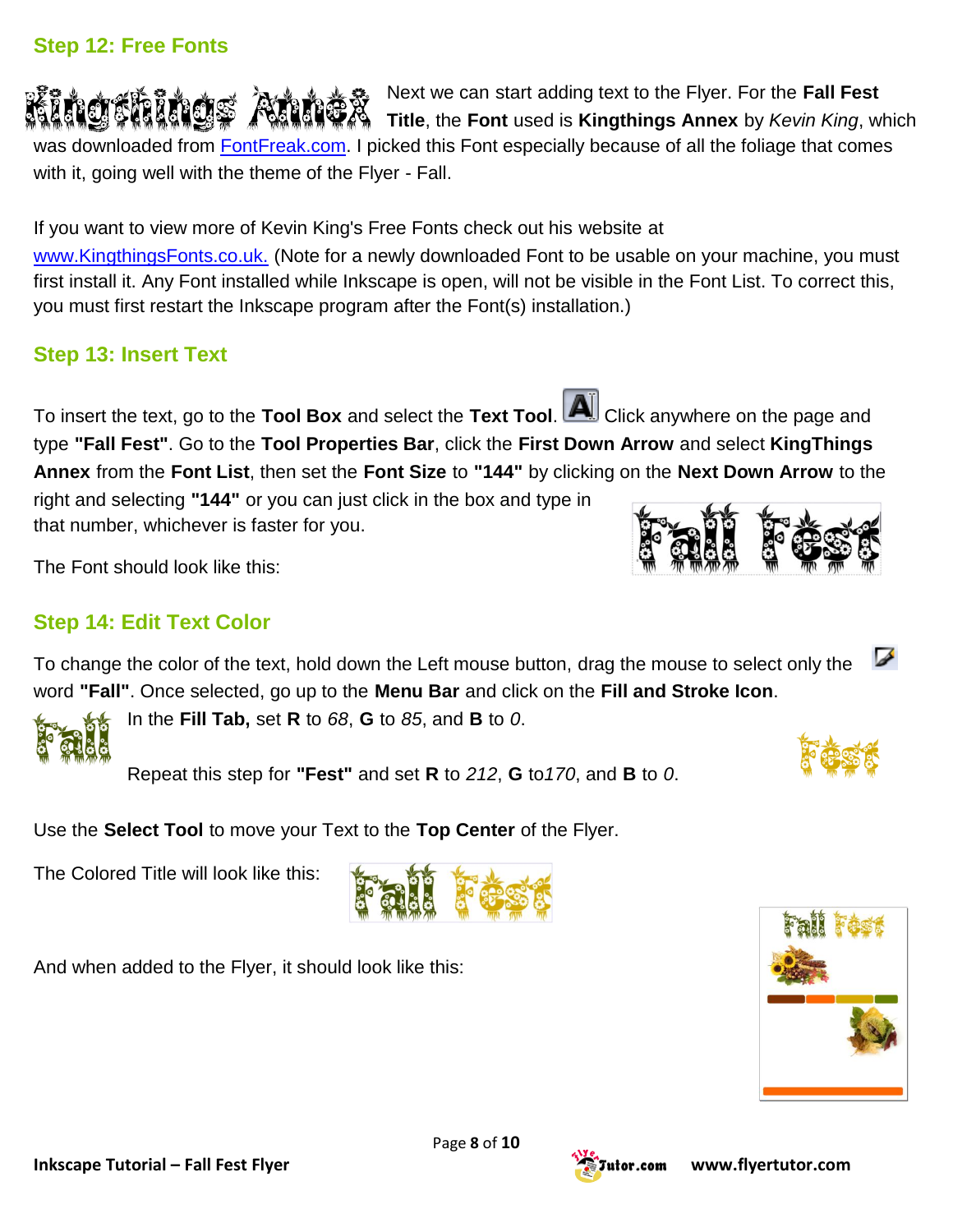#### **Step 15: Add & Format New Text**

Now to add the remaining text. Originally, when I first did this **Fall Fest Flyer** (years ago), I downloaded a **Font** called **Segoe Print** from **FontFreak.com** and it was Freeware at the time. Now it no longer is available there, seems you have to purchase it for both personal and commercial purposes. Unless you have **Windows Vista** or **Windows 7** running on your machine or you use **[Microsoft](http://www.flyertutor.com/inkscape-tutorials/flyer-tutor/fallfest-flyer6.asp)  [Office](http://www.flyertutor.com/inkscape-tutorials/flyer-tutor/fallfest-flyer6.asp) 2007**or **Microsoft Office 2010.** Seems these fonts are now bundled with these programs. So for those of you without any of these, you'll have to find a free Font that goes well with this Flyer. Again, check out FontFreak.com and verify that you can use a Font by [checking](http://www.flyertutor.com/inkscape-tutorials/flyer-tutor/fallfest-flyer6.asp) its License.

Ok, back to the Font. Set the **"Saturday"** text to **"Segoe Print", Size 40, Centered** and **Bold.** To **Center,** with text selected, click on the **Center Icon** which can be found on the right side of the **Font Size Box.**

Set Text to **Bold** by clicking on the **Bold Icon**. Move your text into place using the **Select Tool.**

The **"Craft"** text is **"Segoe Print", Size 48, Aligned Left** and **Bold**. Again move the text into the proper position on the Flyer. The **"Children"** text is **"Segoe Print", Size 32** and **Centered.**

The **"Address"** text is **"Segoe Print", Size 23** and **Aligned Left.**

Move into position on the **Orange Colored Bar** making the Bar appear to be the background for the Text.

21 Birch Lane | Treetown, FA 11111 | Tel. 555.555.1212

21 Birch Lane | Treetown, FA 11111 | Tel. 555.555.12

21 Birch Lane | Treetown, FA 11111 | Tel. 555.555.1212